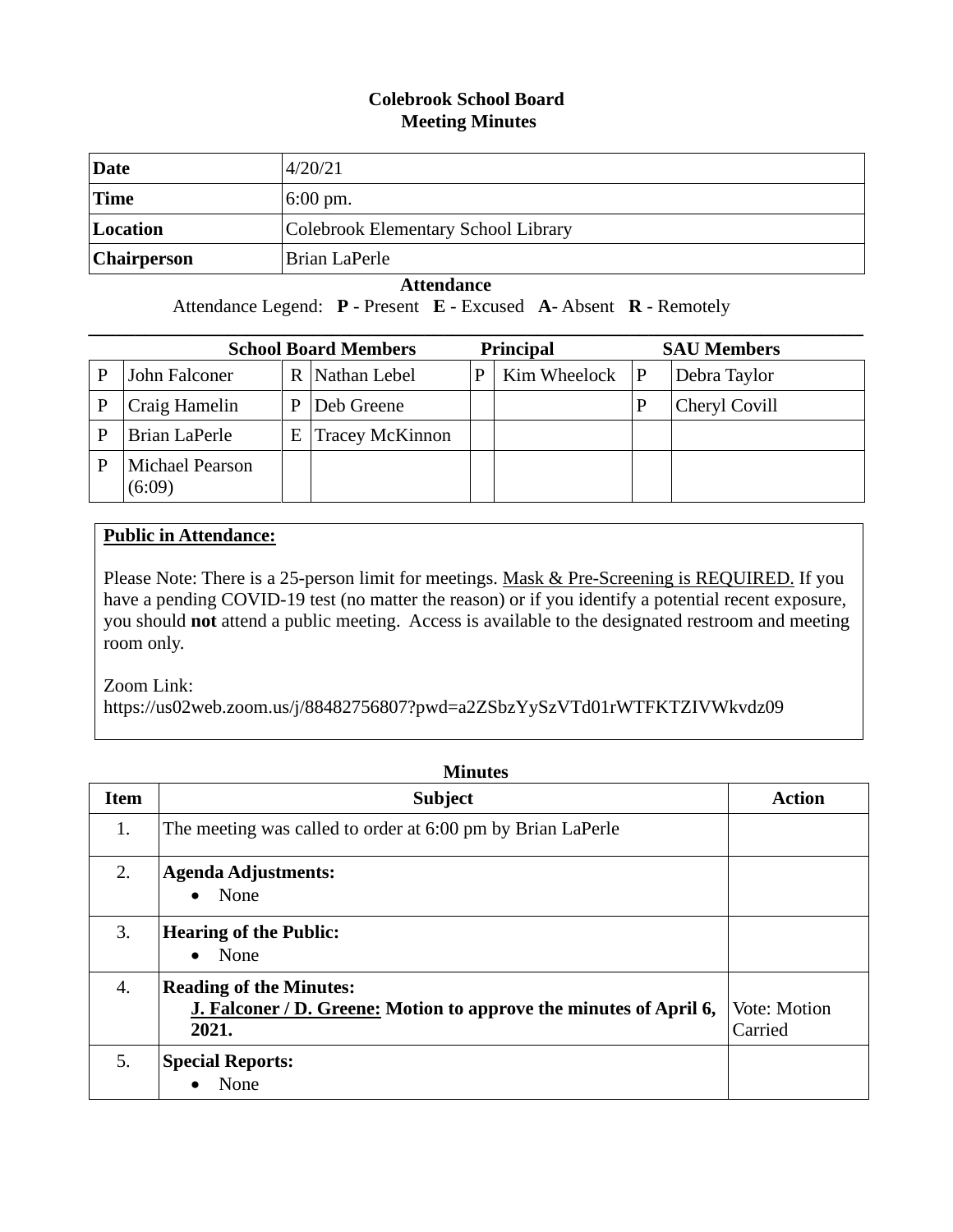| 6.  | <b>Unfinished Business:</b>                                                                                                   |              |
|-----|-------------------------------------------------------------------------------------------------------------------------------|--------------|
|     | Colebrook Support Staff Collective Bargaining Agreement – to be                                                               |              |
|     | signed.                                                                                                                       |              |
|     | American Performance Polymers (APP) plans – keep on the                                                                       |              |
|     | agenda, anyone thoughts, J. Falconer asked when a new student                                                                 |              |
|     | enrolls into school is there any way to keep track of their parent's                                                          |              |
|     | place of employment, so they can keep track of the number of<br>students whom parents are @ APP.                              |              |
|     |                                                                                                                               |              |
| 7.  | <b>New Business:</b><br>RFP – Floor Machine                                                                                   |              |
|     | 2 quotes Nobles Speed Scrub 300 Walk-behind                                                                                   |              |
|     | O<br>Clean-O-Rama - \$7,213.00<br>$\circ$                                                                                     |              |
|     | Swish - \$5,595.00<br>$\circ$                                                                                                 |              |
|     | <b>D.</b> Greene / C. Hamelin: motion to go with Swish for the floor                                                          | Vote: Motion |
|     | machine @ the price of \$5,595.00.                                                                                            | Carried      |
| 8.  | <b>Other Business:</b>                                                                                                        |              |
|     | CA Tech Building<br>$\bullet$                                                                                                 |              |
|     | Closing documents are completed for the sale of the CA<br>O                                                                   |              |
|     | building.                                                                                                                     |              |
|     | Per legal counsel, it was recommended to include terms and<br>O                                                               |              |
|     | conditions on retaining the Technology Building for school                                                                    |              |
|     | usage in the Realtors Property Disclosure Statement                                                                           |              |
|     | C. Covill passed out a quick sketch with the dimensions.<br>O<br>The school board discussed leasing the building, the term of |              |
|     | the lease, and right of way access.                                                                                           |              |
|     | <b>J. Falconer / D. Greene: motion to approve retaining usage of the</b>                                                      | Vote: Motion |
|     | Technology Building and the parking area in front of the Tech.                                                                | Carried      |
|     | Building for 5 years @ \$1 per year and to include the right of way                                                           |              |
|     | access along the 20" driveway to the back corner of the building.                                                             |              |
|     | Equipment @ the CA                                                                                                            |              |
|     | o C. Covill will make a list of the equipment to see if worth                                                                 |              |
|     | selling.                                                                                                                      |              |
|     | APP to keep on the agenda                                                                                                     |              |
|     | What is the school contingency plan?<br>O                                                                                     |              |
|     | What are the options?<br>O                                                                                                    |              |
| 9.  | <b>Information:</b>                                                                                                           |              |
|     | D. Taylor informed the board, Jennifer Frizzell has accepted the<br>$\bullet$                                                 |              |
|     | Kindergarten position for the upcoming year.                                                                                  |              |
|     | B. LaPerle mentioned the new format on the 2 <sup>nd</sup> school board                                                       |              |
|     | agenda.<br>Utilize the time                                                                                                   |              |
|     | $\circ$<br>List of goals that can be worked on<br>$\circ$                                                                     |              |
|     | Teachers, students can present ideas to the board.<br>O                                                                       |              |
| 10. | <b>Non-Public Session:</b>                                                                                                    |              |
|     | $RSA 91-A:3, II(a)$                                                                                                           |              |
|     |                                                                                                                               |              |